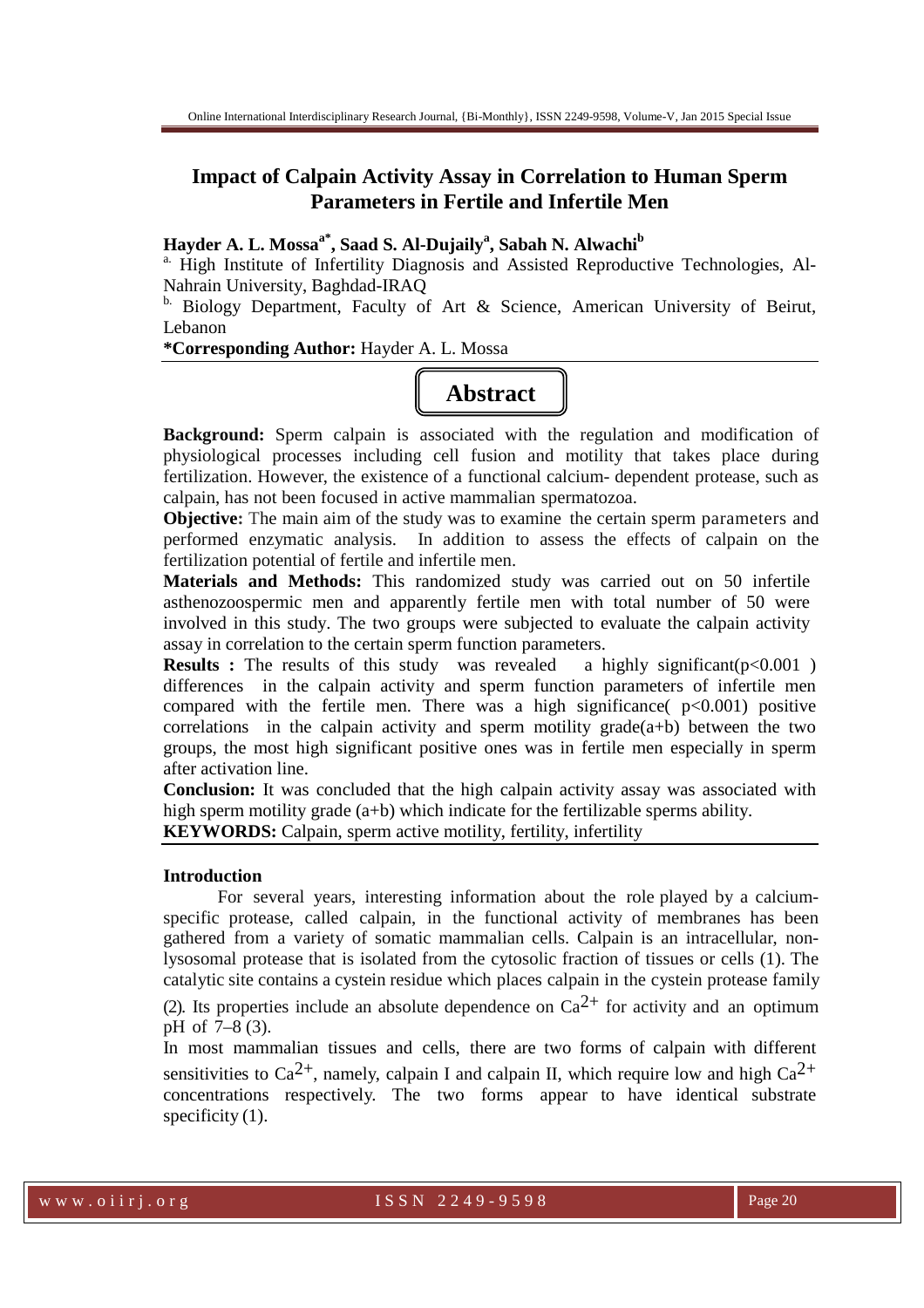Calpain figures prominently in the intracellular regulatory activities mediated by calcium (4), including the calcium- mediated regulation of membrane fusion in somatic cells.

Several investigations reveal that some degree of proteolysis must occur for membrane fusion to occur and that a correlation exists between increased membrane fusibility and increased calcium-dependent proteolysis of membrane proteins (1,5). Indeed, there is evidence that calpain degrades membrane proteins and acts by limited proteolysis coupled to transient  $Ca^{2+}$ mobilization (6). Because mammalian spermatozoa have an absolute calcium requirement for certain specific functions such as sperm–egg interaction, it have been postulated that a calcium-activated protease functions in spermatozoa. According to the hypothesis, sperm calpain is associated with the cell fusion process that takes place during penetration of the oocyte. However, the existence of a functional calcium- dependent protease, such as calpain, has not been shown in mammalian spermatozoa.

For this purpose, the main aim of the study was designed to  $e$  x a m i n  $e$  the sperm parameters and performed enzymatic analysis. In addition to assess the effects of calpain on the fertilization potential of fertile and infertile men and for sperms activated *in vitro* in relevance to morphologically normal sperm percentage .

#### **Materials and Methods**

The study was conducted in the High Institute of Infertility Diagnosis and ART at Al-Nahrain University through the period from March 2013 to February 2014.One hundred men were involved in this study who examined by a urologist.

It can be divided into two groups first one from fertile volunteers with normozoospermia (n=50) who served as normal volunteers control and second one from infertile male partners (n=50 patients) with asthenozoospermia.

Freshly ejaculated samples of semen were collected by masturbation from fertile and infertile men directly into a clean, dry and sterile disposable plastic Petri–dish in an especially allocated room for this purpose in the Institute. For each subject with acquaintance in the abstinence period from 3-5 day, the sample was transported to the semen analysis laboratory immediately. After liquefaction time each sample was divided into two equal portion (each 1ml)for two lines first line: 1ml for before activation and second: 1ml for after activation. After 30-60 minutes each semen sample w a s  $a$  l l o w e d t o liquefy according to methods described previously  $(7, 8)$ .

After complete liquefaction, the semen was analyzed by a macroscopic and microscopic examination using the standardization of WHO, (1999) (9).

-Sperm calpain assay:

Two ml of the liquefied semen sample were taken for the assay and were divided into two equal portions for two lines, in the first line was centrifuged at  $2000$  rpm  $(400g)$  by centrifuge (for 10 minutes (Before activation line),and the same step of centrifugation was done of the second 1ml after their mixing with 1ml of Ham's-F10 medium in the second line( after activation line).

The pellet were formed after the centrifugation, the first weight of the pellet was measured by electric balance for the two lines.

The supernatant was discarded and the sperm cells were washed twice at 1500 rpm(200g*)*  for 5 min with 1 ml Ham's F10 medium (Before activation line),and among the wash and spin technique, it was added 0.5 ml of the Ham's F10 medium in the final step after incubation time for 30 minutes in after activation line (10).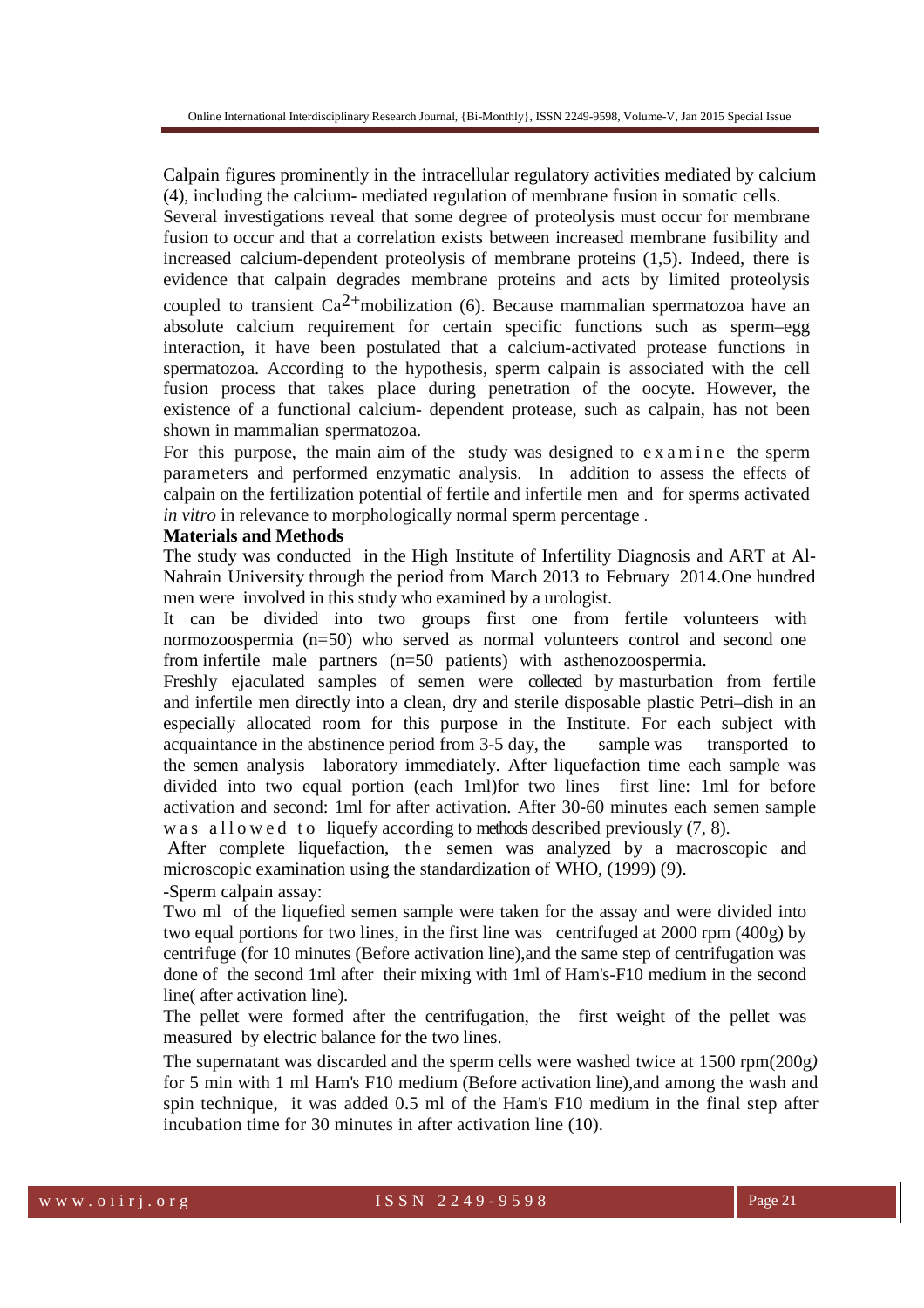- Microscopic examination

1- Sperm concentration:

Assessment of sperm concentration is done by the estimation of the number of sperm per milliliter, the number was multiplied by a factor of one million (11, 12, 13).

 A drop of 10µl spermatozoa suspension was placed on a microscopic slide and covered with a cover slip (12, 13). Certain sperm function parameters were recorded according to guidelines of WHO (1999) too (9).

2- Sperm motility:

The microscopic field was scanned systematically and the motility of each spermatozoon encountered was graded:-

• A - Rapid and linear progressive motility.

• B - Rapid non linear or linear non rapid progressive motility.

• C-Non progressive motility.

• D- Immotile.

3- Sperm morphology:

The percentage of morphologically normal sperms was performed by using the same prepared slides for sperm motility. At least 100 spermatozoa were calculated by dividing the mean number of normal spermatozoa in four high power microscopic fields under magnification of (40x) (12, 13) on the number of sperm concentration (14).

- Sperm media preparation

The recommended sperm media in study is Ham's F-10 according to studies of (7, 8, 15).

- Wash and Spin method was done for all samples as described by (10).

- H o m o g e n i z a t i o n by Liquid Nitrogen

One of the of homogenization methods that are available for enzymes extraction.

The washed spermatozoa were homogenized by nitrogen cavitation (1500 psi for 15 minutes) (3 shifts each one 5 minutes).

-Centrifugation and Determination of pellet weight

Then the homogenate was then centrifuged by Eppendorff centrifuge, at 32800 rpm  $(60 \text{ minutes})$  or  $(100\ 000\ \text{G})$  for 60 minutes and the supernatant and pellet were recovered to obtain the pellet by the eppendorff centrifuge after the adding process of the calpain extraction materials respectively according to the methods of (15). T h e n the pellet second weight was measured by balance after the last step of centrifuge.

## -Sperm Protein Assay

The samples were determined by Bradford protein assay kit (16) which can be done by adding 100ul from the sample (recovered pellet and supernatant) & mixing with 5ml dye reagent of Bradford protein assay and were incubated in incubation for 5 minute at 37C°, then measured the absorbance at wave length 595nm by the spectrophotometer with a quartz and to assay the value it was made a fall in the standard curve of the bradford protein assay.

-Determination of calpain

The determination of calpain was done by calpain assay kit according to Buroker-Kilgore and Wang method $(17)$ . The calpain activity was defined as the difference between the two readings (blank and the sample) read the samples by spectrophotometer at a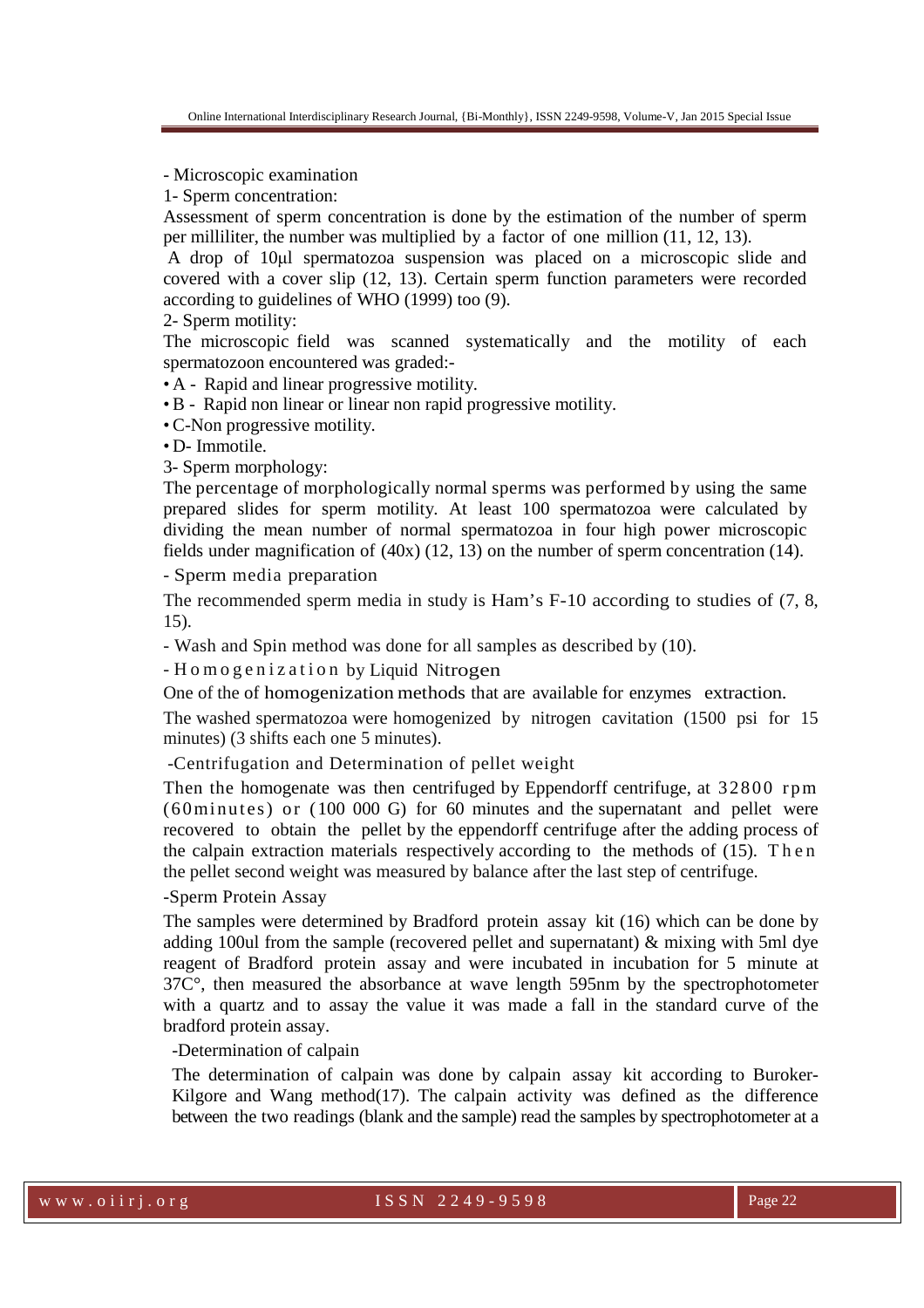wave length 595nm after vortex for 10 minutes (17).

-Calculation of calpain activity

The calpain activity was expressed as certain units  $\{$  units $(IU)/ml \}$  multiplied by dilution factor 40 for before activation samples  $\&$  50 for after activation samples according to the added volumes of media within the original 1 ml volume of the seminal fluid. Each experiment was run in triplicate and was repeated at least three times. One unit is the amount of enzyme that catalyses the reaction of 1µmol of substrate per one minute, so we divided the values by 10 according to our determination. The activity units(IU)/ml is given by the determination the differences between the two readings (blank and the sample) read by spectrophotometer and then multiplied by the appropriate dilution factor 40 or 50 accordingly to the preparation method of the seminal fluid.

-Determination of specific calpain activity

The specific calpain activity was expressed as {units(IU)/mg } which equal (calpain activity value/ bradford assay value) it was calculated for each sample and for each line of study.

#### **Results**

In this study it has been carrying out a comparison for each line between the two groups), so the results of calpain activity, Specific calpain activity & sperm function parameters were with highly significant increase ( $p \le 0.001$ ) in the fertile group & in two lines, such as the results in the table  $(1,2)$ , except the sperm pellet weight were not significantly decrease in the fertile group & for each two lines as comparing with the infertile group.

Moreover, in this study it has been carrying out a comparison between the two lines within the same group.

In fertile group the parameters (calpain activity assay, specific calpain activity, Bradford protein assay) showed that there were an increase in all of them in the after activation with only a significant increase in calpain activity but the others were not significantly different in comparison to the before activation line in as interpreted in table(3).

The sperm pellet weight were decreased in after activation with no significant difference as compared to the before activation line. Same comparison done for the infertile group the increase in parameters( calpain activity, specific calpain activity) were highly significant between the two lines of study, while there were no significant increase in Bradford protein assay(Table 4).

As in fertile group the sperm pellet weight were decreased in after activation with no significant difference as compared to the before activation line.

The study of comparison were done also for the sperm function parameters like sperm concentration, motility and morphologically normal sperm for each line within the same group.

In fertile group the findings showed that there was highly significant increase in the parameters in after activation line except the sperm concentration which is decreased significantly in after activation line due to the screening principle of activation  $\&$ reduction process of the non motile, non active and non fertilizable sperms numbers (Table3).

Same comparison and same findings were occurred in the infertile group with highly significant difference as shown in table4.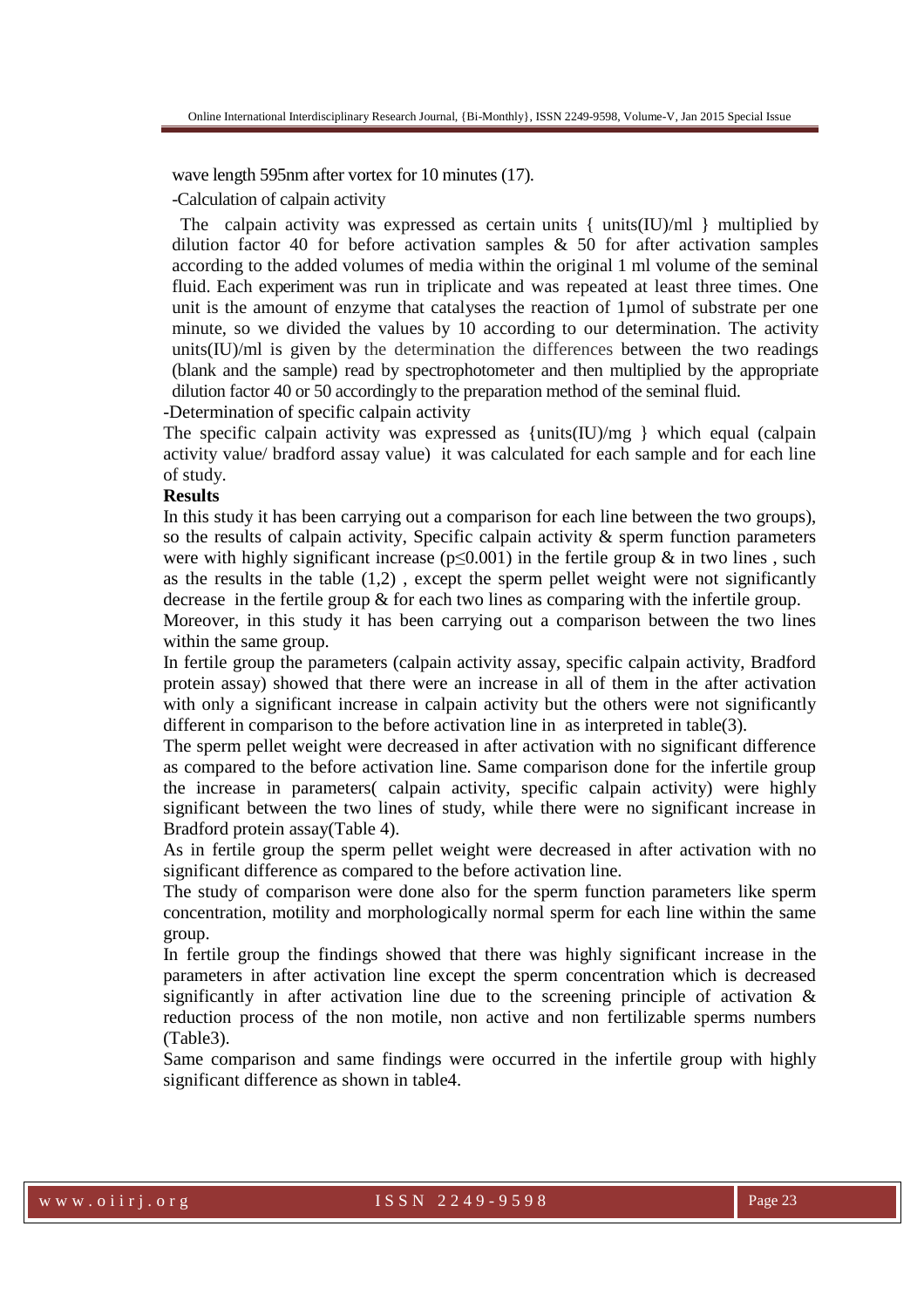The study of the correlations between the calpain activity, specific calpain activity each for them with sperm motility grade for fertilizable sperms  $(a+b)$  in fertile group in each line (before and after activation).

In before activation line it shown there is a positive correlation because there were a high significant differences  $p\leq 0.001$ ,  $r=0.72$  r=0.73 respectively, the results of these correlations were obtained through statistical analysis of coefficients of these parameters are presented graphically as in (Figure a)

In after activation line it shown there is more positive correlation because of the high levels of calpain activity assay ,specific calpain activity with very high level of sperm motility grade (a+b) so the correlation with a high significance  $p\leq 0.001$ , & high coefficient of  $r=0.9$ , $r=0.89$  respectively, presented graphically as in Figure b).

Same correlations were done for the infertile group, in before activation it shown a little positive correlation than the fertile group but also with a high significance p≤0.001,r=0.627,r=0.60 respectively. Presented graphically as in figure(c).

In after activation line it shown also a little positive correlation than the fertile but higher than the before activation in the same group  $r=0.634$ ,  $r=0.69$  respectively the results of these correlations were also with a high significance are presented graphically as in figure(d).

### **Discussion**

In this study, it has been trying to investigate the possibility to consider calpain activity assay measurement as predictor for fertilization potential of fertile men that complaining from unexplained infertility and for sperms activated *in vitro* with morphologically normal sperm percentage.

The findings of the present study are in a good agreement with findings reported by the study of Rojas *et al* (15), demonstrating that calpain is mostly localized in the membrane fraction of spermatozoa  $&$  could be determined by enzymatic analysis.

In contrast to somatic calpain, sperm calpain requires signicantly higher pH for optimal activity and is located in the membrane, not in the cytosolic fraction (15). These observations raise the possibility that sperm calpain can be specially targeted for fertility control.

The present results show that the swim-up method for recovery of motile sperm is reliable. The washing procedure is necessary to remove prostaglandins, infectious agents and leukocytes (18).

One advantage of the method is the limited number of technical steps that besides being more practical & important in the study aim avoids damage to the spermatozoal cytoplasmic membrane (19). Furthermore, it was reported that common laboratory factors like centrifugation, washing, temperature fluctuation, and processing delay harmfully affect semen quality both positively and negatively due to direct influence of laboratory interventions on the cytoskeletal assemblies of sperm (20).Regarding the calpain activity assay in each group & especially in post activation line, the calpain enzyme that is a cystein protease which has absolute dependence on calcium  $(Ca^{2+})$  for activity and stands as a unique receptor for  $Ca^{2+}$  signals, the increased calpain activity level & its strong positive correlations to the high fertilizable sperms percentage  $\text{grade}(a+b)$  might be ascribed to the biochemical events of sperm activation & the role of intracellular free Ca<sup>2+</sup> for calpain activity which is exhibited more in normal &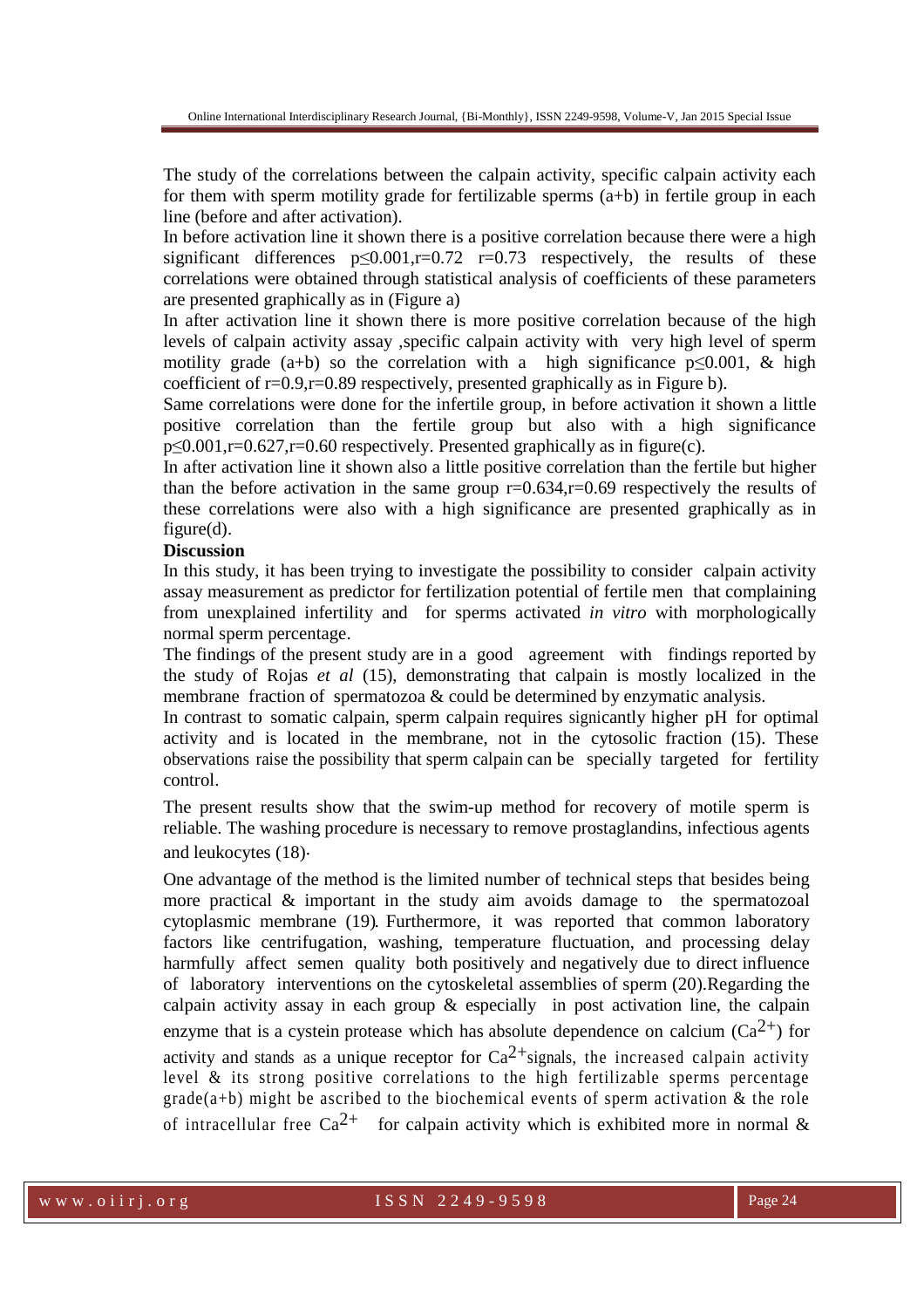good motile sperms, these findings were conducted by the studies $(21,5,1)$ . So the biochemical events that occurred through post activation leads to calpain activation contributes to sperm motility as well as to the acrosome reaction. These results suggest the possibility that activation of calpain in human sperm plays an important role in fertilization. These findings were similar to the findings reported by Ozaki *et al* study(22). Regarding the not significant lower levels of sperm pellet weight in post activation in both groups of study  $\&$  in fertile subjects in comparison to infertile ones, these findings could be ascribed to whether or not spermatozoa are found in the pellet depends on the centrifugation time and speed (23,24) and on how much of the pellet is centrifuged; for e.g. the centrifugation at 3000*g* for 15 minutes does not pellet all spermatozoa from a sample  $(25)$ ; and after centrifugation & due to the high weak sperms number, the motility can be lost (26) and concentration will be underestimated, these findings similar to findings reported by Cooper TG *et al* study(27).

#### **References:**

1. Croall, D.E. & Demartino, G.N. (1991) Calcium-activated neutral protease (calpain) system: structure, function and regulation. Physiological Review 71, 813-847.

2. Hata, S., Abe, M., Suzuki, H., Kitamura, F., Toyama-Sorimachi, N. (2010) Calpain 8/nCL-2 and Calpain 9/nCL-4 Constitute an Active Protease Complex, G- Calpain, Involved in Gastric Mucosal Defense. PLoS Genet 6(7): e1001040.

3.Martinez-López, P. ,Santi, C.M., Treviño, C.L., Ocampo-Guitiérrez, A.Y. ,Acevedo, J.J., Alisio, A., Salkoff, L.B. and Darzson, A. (2009) Mouse sperm K+ currents stimulated by pH and cAMP possibly coded by Slo3 channels.Biochem Biophys Res Commun 381,204-9.

4.Sirvent, P., Douillard, A., Galbes, O., Ramonatxo, C., Py, G. (2014) Effects of Chronic Administration of Clenbuterol on Contractile Properties and Calcium Homeostasis in Rat Extensor Digitorum Longus Muscle. PLoS ONE 9(6): e100281.

5. Johnson, P. (1990) Calpains (intracellular calcium-activated cysteine proteinases): structure-activity relationships and involvement in normal and abnormal cellular metabolism. International Journal of Biochemistry 22, 811-822.

 6. Stegmann, T., Doms, R. W. & Helenius, A. (1989) Protein- mediated m e m b r a n e s fusion. Annual Review of Biophysical Chemistry 18, 187-211.

7. Rojas, F. J. and Bruzzone, M. E. (1992) Regulation of cyclic AMP synthesis in human ejaculated spermatozoa. I. Experimental conditions to quantify membrane-bound adenylyl cyclase activity. Hum. Reprod 7, 1126–1130.

8. Rojas, F. J., Patrizio, P., Do, J. (1993) Evidence for a novel adenylyl cyclase in human epididymal sperm. Endocrinology 133, 3030–3033.

9. WHO (1999) Laboratory manual for the examination of human semen and sperm– cervical mucus interaction, 4th ed. Cambridge, Cambridge University Press.

10. Mahadevan, M., Baker, G.H. (1984) Assessment and preparation of semen for *in vitro* fertilization. Springer-Verlag, Berlin.

11. Agarwal, A., Bragais, F.M., Sabanegh, E. (2008) Assessing Sperm Function. Urol Clin N Am 35,157-171.

12. Al-Dujaily, S.S. (1996) *In Vitro* Sperm Activation and Intra-Bursal Insemination in Mice. Ph.D. thesis. College of Veterinary Medicine. Baghdad University. Pp: 60- 90.

13. AL-Dujaily, S.S., AL-Janabi, A.S. and Nori, M. (2006) Effect of Glycyrrhiza extract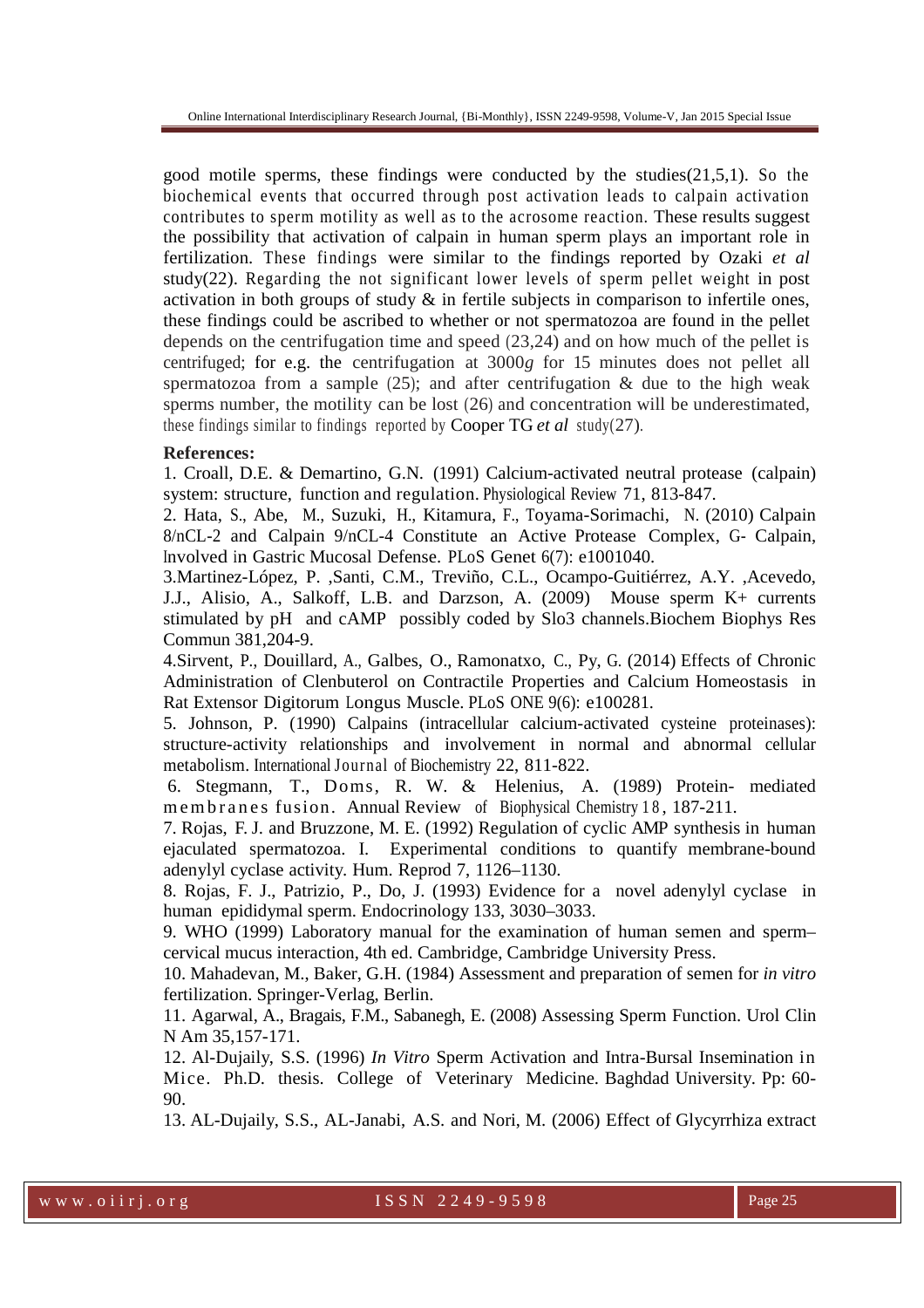on *in vitro* sperm activation of asthenospermic patients. Journal of Babylon University 11(3): 477-483.

14. Mohammed, M.N. (2003) The effect of addition of *Glycyrrhiza glabera* crude extract on *in vitro* human sperm activation of infertile patients. M.Sc. thesis. Institute of Embryo Research and Infertility Treatment. Baghdad University. Pp: 72.

15. Rojas, F., Brush, M. & Moretti-Rojas, I. (1999) Calpain-Calpastatin: a novel, complete calcium-dependent protease system in human spermatozoa. Molecular Human Reproduction 5, 520-526.

16. Bradford, M.M. (1976) A rapid & sensitive method for Quantitation of Microgram Quantities of Protein Utilizing the Principle of Protein-Dye Binding. Analytical Biochemistry 72,248-254.

17. Buroker-Kilgore and Wang (1993) A Coomassie Brilliant Blue G-250-Based Colorimetric Assay for Measuring activity of Calpain & Other Proteases. Analytical Biochemistry 208 387-392.

18. Templeton, A., Morris, J.K. and Parslow, W. (1996) Factors that affect outcome of *in vitro* fertilisation treatment. Lancet 348, 1402-6.

19. Inaudi, P., Petrilli, S., Joghtapour, A., Trusso, P. and Petraglia, F. (2002) Reduction of steps in the preparation of motile sperm for intrauterine insemination does not reduce efficacy of the procedure: simplified one-step swim-up method versus classic swim-up. Hum. Reprod 17: 1288-91.

20.Makkar, G. , Ng, H.Y. , Yeung, S.B. and HO, P.C.(1999) Comparison of two colloidal silica-based sperm separation media with a non-silica based medium. Fertil. Steril 72:796-802.

21. Murachi, T., Tanaka, K., Hatanaka, M. (1981) Intracellular  $Ca^{2+}$ - dependent protease (calpain) and its high-molecular weight endogenous inhibitor (calpastatin). Ad. Enzyme Reg 19, 407–424.

 22.Ozaki, Y., Blomgren, K., Ogasawara, M.S., Aoki, K., Furuno, T., Nakanishi, M., Sasaki, M. & Suzumori, K.( 2001) Role of calpain in human sperm activated by progesterone for fertilization. Biological Chemistry 382, 831 – 838.

23. Lindsay, K.S., Floyd, I., Swan, R. (1995) Classification of azoospermic samples. Lancet 345:1642.

24. Jaffe, T.M., Kim, E.D., Hoekstra, T.H., Lipshultz, L.I. (1998) Sperm pellet analysis: a technique to detect the presence of sperm in men considered to have azoospermia by routine semen analysis. Journal of Urology 159:1548-1550.

25. Corea, M.**,** Campagnone, J., Sigman, M. (2005) The diagnosis of azoospermia depends on the force of centrifugation. Fertility and Sterility 83:920-922.

26. Mortimer, D. (1994): Practical laboratory andrology. Oxford, Oxford University Press.

27. Cooper, T.G., Hellenkemper, B., Jonckheere, J. (2006) Azoospermia: virtual reality or possible to quantify? Journal of Andrology 27:483-490.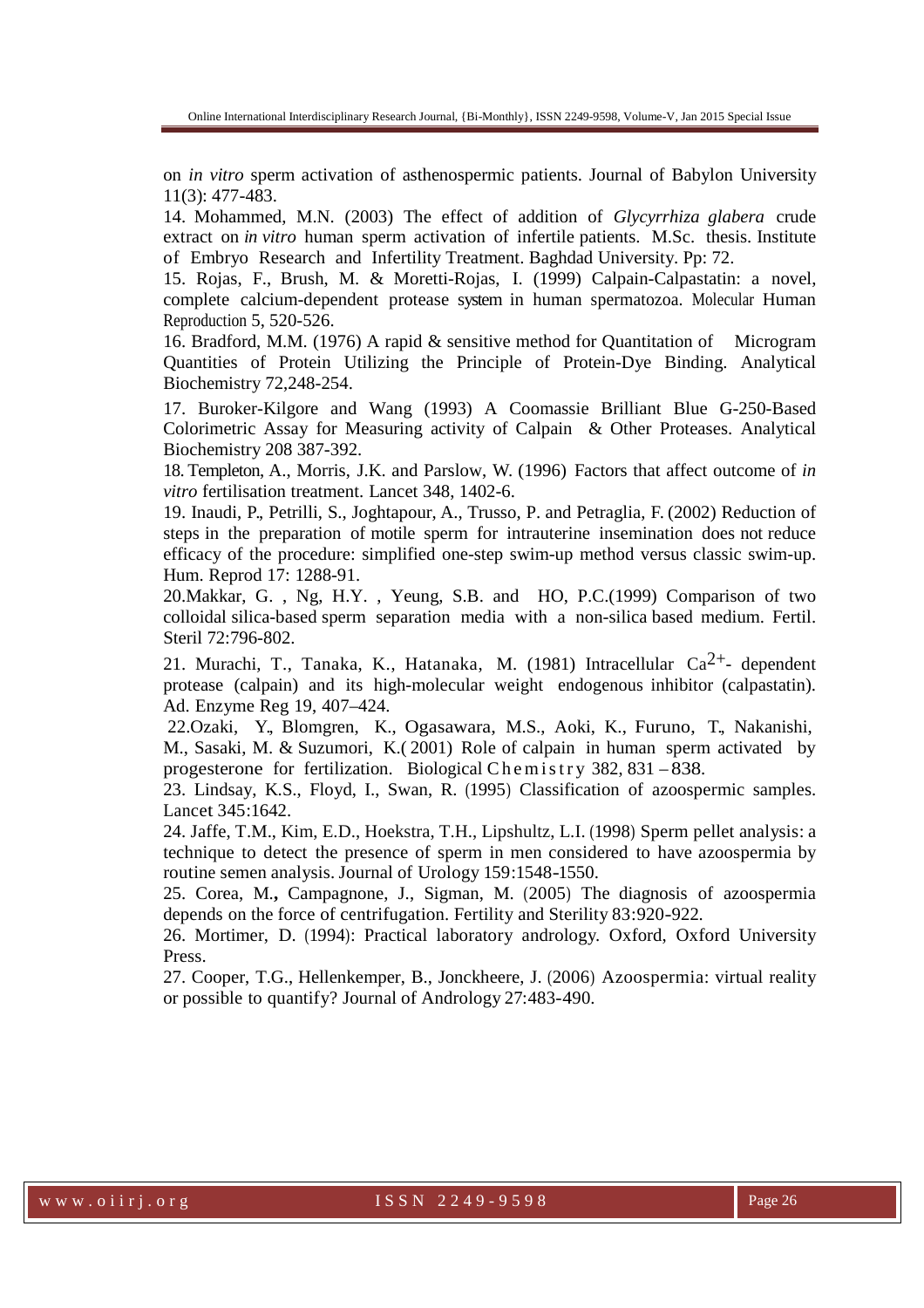| <b>Parameters</b>                       | <b>Fertile</b>     | <b>Infertile</b>   | <b>Significances</b> |
|-----------------------------------------|--------------------|--------------------|----------------------|
|                                         | $M \pm SE$         | $M \pm SE$         |                      |
| Calpain activity assay<br>(IU/ml)       | $0.643 \pm 0.031$  | $0.323 \pm 0.0171$ | <b>HS</b>            |
| <b>Bradford protein</b><br>assay(mg/ml) | $0.095 \pm 0.0038$ | $0.078 \pm 0.0025$ | <b>HS</b>            |
| Specific calpain<br>activity(IU/mg)     | $6.983 \pm 0.289$  | $4.366 + 0.257$    | <b>HS</b>            |
| Sperm pellet<br>weight(g)               | $0.070 \pm 0.0049$ | $0.074 \pm 0.0053$ | <b>NS</b>            |
| Sperm conc.(m/ml)                       | $58.300 + 2.471$   | $39.340 \pm 1.926$ | <b>HS</b>            |
| Sperm grades<br>$(a+b+c)(\%)$           | 72.100±0.991       | $42.800 \pm 2.051$ | <b>HS</b>            |
| <b>Sperm grades</b><br>$(a+b)(\%)$      | $61.200 \pm 1.139$ | $21.160 \pm 1.956$ | <b>HS</b>            |
| Morphologically<br>normal sperm $(\% )$ | 39.000±0.833       | $27.000\pm0.589$   | <b>HS</b>            |

**Table (1): Comparison of some studied parameters before activation line between fertile and infertile group.**

*n=50, M±SE=mean± standard error, HS=P<0.001, NS=Not significant* 

**Table (2): Comparison of some studied parameters after activation line between fertile and infertile group.**

| <b>Parameters</b>                          | <b>Fertile</b>     | <b>Infertile</b>   | <b>Significances</b> |
|--------------------------------------------|--------------------|--------------------|----------------------|
|                                            | $M \pm SE$         | $M \pm SE$         |                      |
| <b>Calpain activity</b><br>assay(IU/ml)    | $0.712 \pm 0.037$  | $0.429 \pm 0.011$  | <b>HS</b>            |
| <b>Bradford protein</b><br>assay(mg/ml)    | $0.098 \pm 0.0033$ | $0.082 \pm 0.0031$ | <b>HS</b>            |
| <b>Specific Calpain</b><br>activity(IU/mg) | $7.515 \pm 0.386$  | $5.402 \pm 0.162$  | <b>HS</b>            |
| <b>Sperm Pellet</b><br>weight(g)           | $0.060 \pm 0.0049$ | $0.070 \pm 0.0036$ | <b>NS</b>            |
| Sperm conc.(m/ml)                          | $24.52 \pm 1.138$  | $9.44 \pm 0.793$   | <b>HS</b>            |
| Sperm grades<br>$(a+b+c)(\%)$              | $87.00\pm0.989$    | $62.40 \pm 2.191$  | <b>HS</b>            |
| Sperm grades<br>$(a+b)(\%)$                | $71.1 \pm 1.342$   | $40.20 \pm 2.166$  | <b>HS</b>            |
| Morphologically<br>normal sperm $(\% )$    | $62.200 \pm 0.731$ | $43.50 \pm 1.013$  | <b>HS</b>            |

*n=50, M±SE=mean± standard error, HS=P<0.001, NS=Not significant*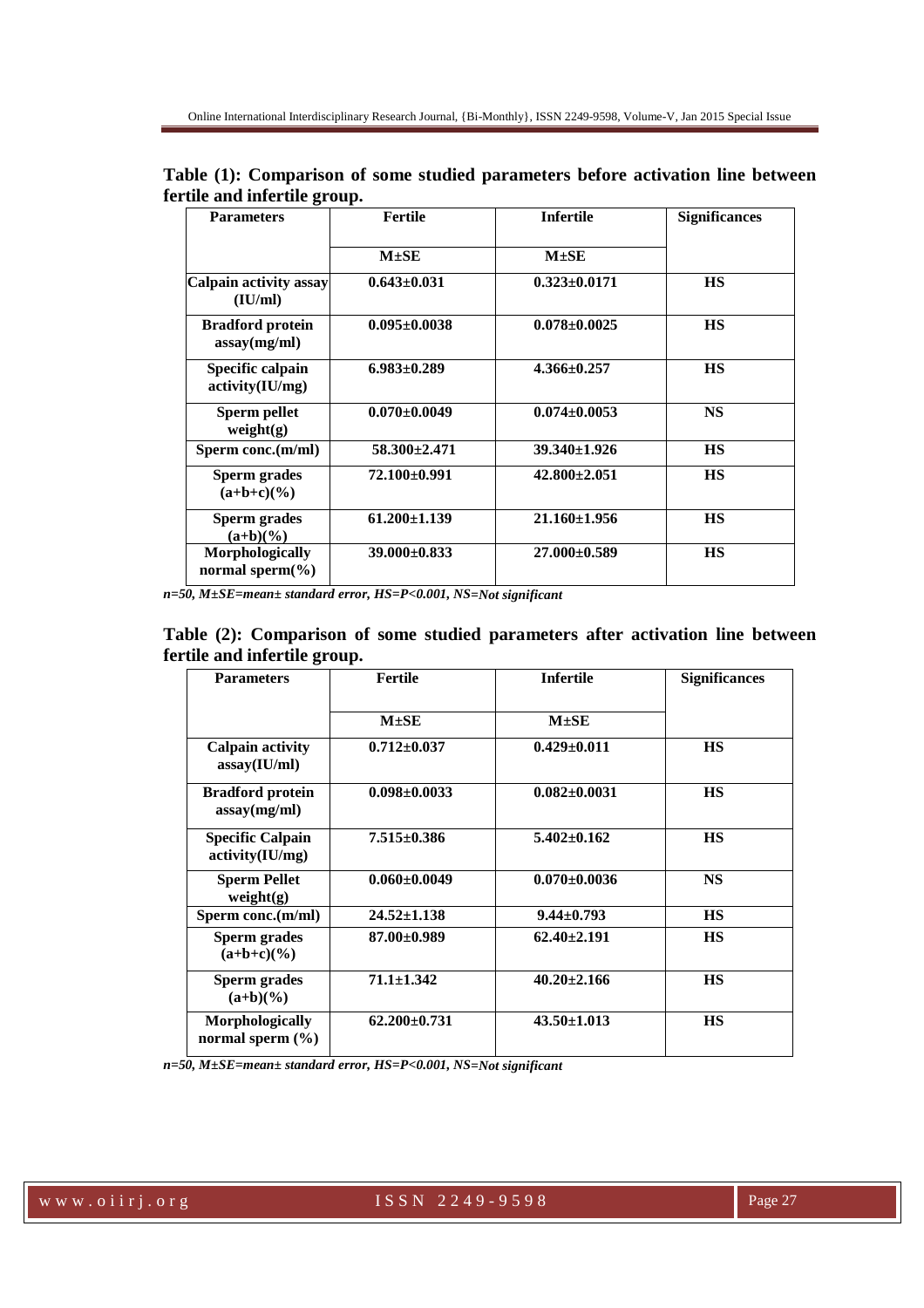| <b>Parameters</b>                           | <b>Before activation</b> | After activation   | <b>Significances</b> |
|---------------------------------------------|--------------------------|--------------------|----------------------|
|                                             | $M \pm SE$               | $M \pm SE$         |                      |
| Calpain activity assay<br>(IU/ml)           | $0.643 \pm 0.031$        | $0.712 \pm 0.037$  | <b>HS</b>            |
| <b>Bradfordprotein</b><br>assay (mg/ml)     | $0.095 \pm 0.0038$       | $0.098 \pm 0.0034$ | <b>NS</b>            |
| <b>Specific Calpain</b><br>activity (IU/mg) | $6.983 \pm 0.289$        | $7.515 \pm 0.386$  | <b>NS</b>            |
| <b>Sperm Pellet</b><br>weight(g)            | $0.070 \pm 0.0049$       | $0.060 \pm 0.0049$ | <b>NS</b>            |
| Sperm conc.<br>(m/ml)                       | $58.30 \pm 2.470$        | $24.52 \pm 1.138$  | <b>HS</b>            |
| Sperm grades $(a+b+c)$<br>$\frac{9}{6}$     | 72.10±0.991              | 87.00±0.989        | <b>HS</b>            |
| Sperm grades $(a+b)$<br>(%)                 | $61.20 \pm 1.139$        | $71.1 \pm 1.342$   | <b>HS</b>            |
| Morphologically<br>normal sperm $(\% )$     | $39.00 \pm 0.833$        | $62.20 \pm 0.731$  | <b>HS</b>            |

| Table (3): Comparison of some studied parameters in fertile group between |  |
|---------------------------------------------------------------------------|--|
| before and after activation.                                              |  |

 *n=50, M±SE=mean± standard error, HS=P<0.001, NS=Not significant* 

 **Table (4): Comparison of some studied parameters in infertile group between before and after activation.**

| <b>Parameters</b>                           | <b>Before activation</b> | <b>After activation</b> | <b>Significances</b> |
|---------------------------------------------|--------------------------|-------------------------|----------------------|
|                                             | $M \pm SE$               | $M \pm SE$              |                      |
| <b>Calpain activity assay</b><br>(IU/ml)    | $0.323 \pm 0.017$        | $0.429 \pm 0.0117$      | <b>HS</b>            |
| <b>Bradford protein</b><br>$assay$ (mg/ml)  | $0.078 \pm 0.0025$       | $0.082 \pm 0.0031$      | <b>NS</b>            |
| <b>Specific Calpain</b><br>activity (IU/mg) | $4.366 \pm 0.257$        | $5.402 \pm 0.162$       | <b>HS</b>            |
| <b>Sperm Pellet</b><br>weight(g)            | $0.074 \pm 0.0054$       | $0.070 \pm 0.0037$      | <b>NS</b>            |
| Sperm conc.<br>(m/ml)                       | $39.34 \pm 1.926$        | $9.44 \pm 0.793$        | <b>HS</b>            |
| Sperm grades $(a+b+c)$<br>$($ %)            | $42.80 \pm 2.051$        | $62.40 \pm 2.191$       | <b>HS</b>            |
| Sperm grades $(a+b)$<br>$($ %)              | $21.16 \pm 1.956$        | $40.20 \pm 2.166$       | <b>HS</b>            |
| Morphologically<br>normal sperm $(\% )$     | $27.00 + 0.589$          | $43.50 \pm 1.013$       | <b>HS</b>            |

 *n=50, M±SE=mean± standard error, HS=P<0.001, NS=Not significant*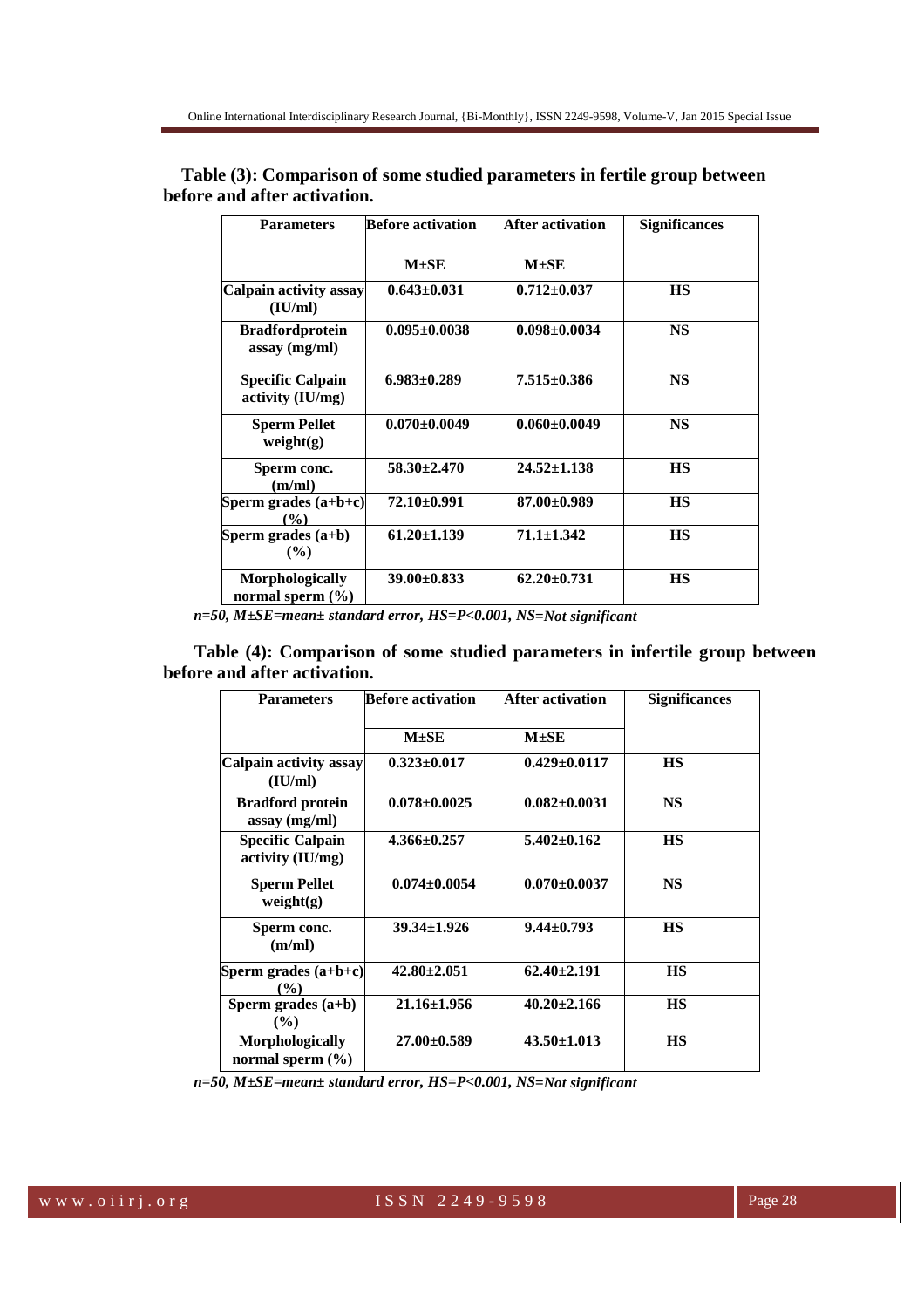

**Figure(a): Correlations of calpain activity, specific calpain activity with sperm motility grade (a+b) in Fertile -Before activation** 

**Figure(b): Correlations of calpain activity, specific calpain activity with sperm motility grade (a+b) in fertile -After activation**